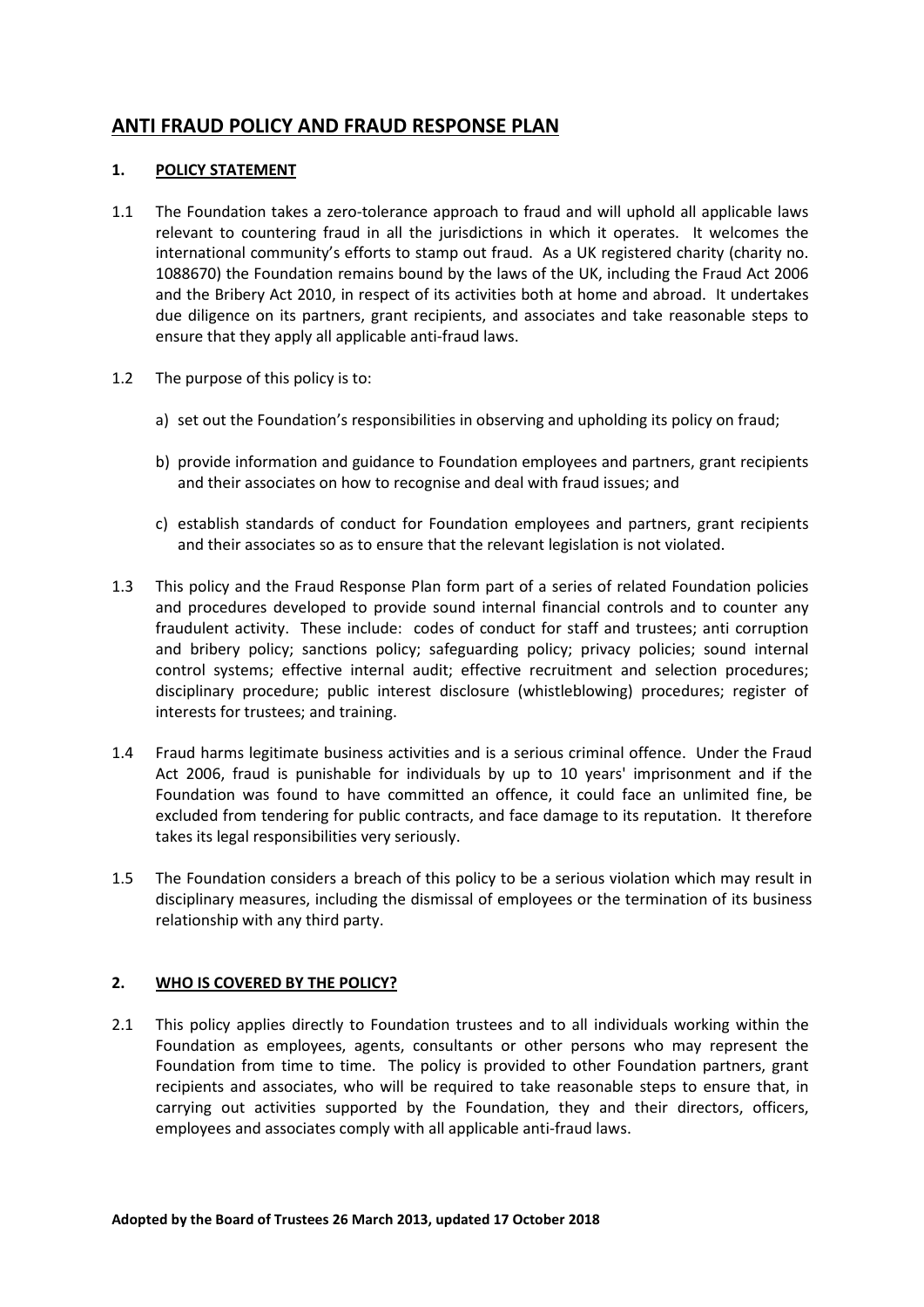In this policy, "third party" means any individual or organisation you come into contact with during the course of your role.

**2.2** The Executive Director is responsible for ensuring that third parties who carry out activities supported by the Foundation understand the requirements of this policy.

## **3. WHAT IS FRAUD?**

3.1 The Charity Commission gives the following definitions:

"Fraud is a form of dishonesty, involving false representation, failing to disclose information or abuse of position, undertaken in order to gain or cause loss to another" and "Theft is dishonestly appropriating property belonging to another with the intention of permanently depriving the other of it".

- 3.2 For practical purposes of the application of this policy, fraud may be defined as the use of deception with the intention of:
	- a) gaining an advantage, financial or otherwise, personally and for family or friends; or
	- b) avoiding an obligation; or
	- c) causing a financial loss to the Foundation.
- 3.3 A fraudulent act can take many forms, for example, theft removal or misuse of funds, assets or cash; false accounting - dishonestly destroying, defacing, concealing or falsifying any account, record or document required for any accounting purpose, with a view to personal gain or gain for another, or with the intent to cause loss to the Foundation or furnishing information which is or may be misleading, false or deceptive; or abuse of position  $-$  abusing authorities and misusing Foundation resources or information for personal gain or causing loss to the Foundation.
- 3.4 Those engaged in fraud can include an employee, officer, trustee or director, any person acting on behalf of the Foundation i.e. our agents, individuals or organisations who authorise someone else to carry out these acts, government or public officials whether foreign or domestic.

## **4. PREVENTION**

- 4.1 Fraud is costly, both in terms of reputational risk and financial losses, as well as timeconsuming to identify and investigate, disruptive and unpleasant. The prevention of fraud is therefore a key objective. Measures should be put in place to deny opportunity and provide effective leadership, auditing, employee screening procedures, which deny opportunities for fraud.
- 4.2 Fraud can be minimised by carefully designed and consistently operated procedures which deny opportunities for fraud. Staff are made aware of policies through the Employee Handbook and updates are circulated by email.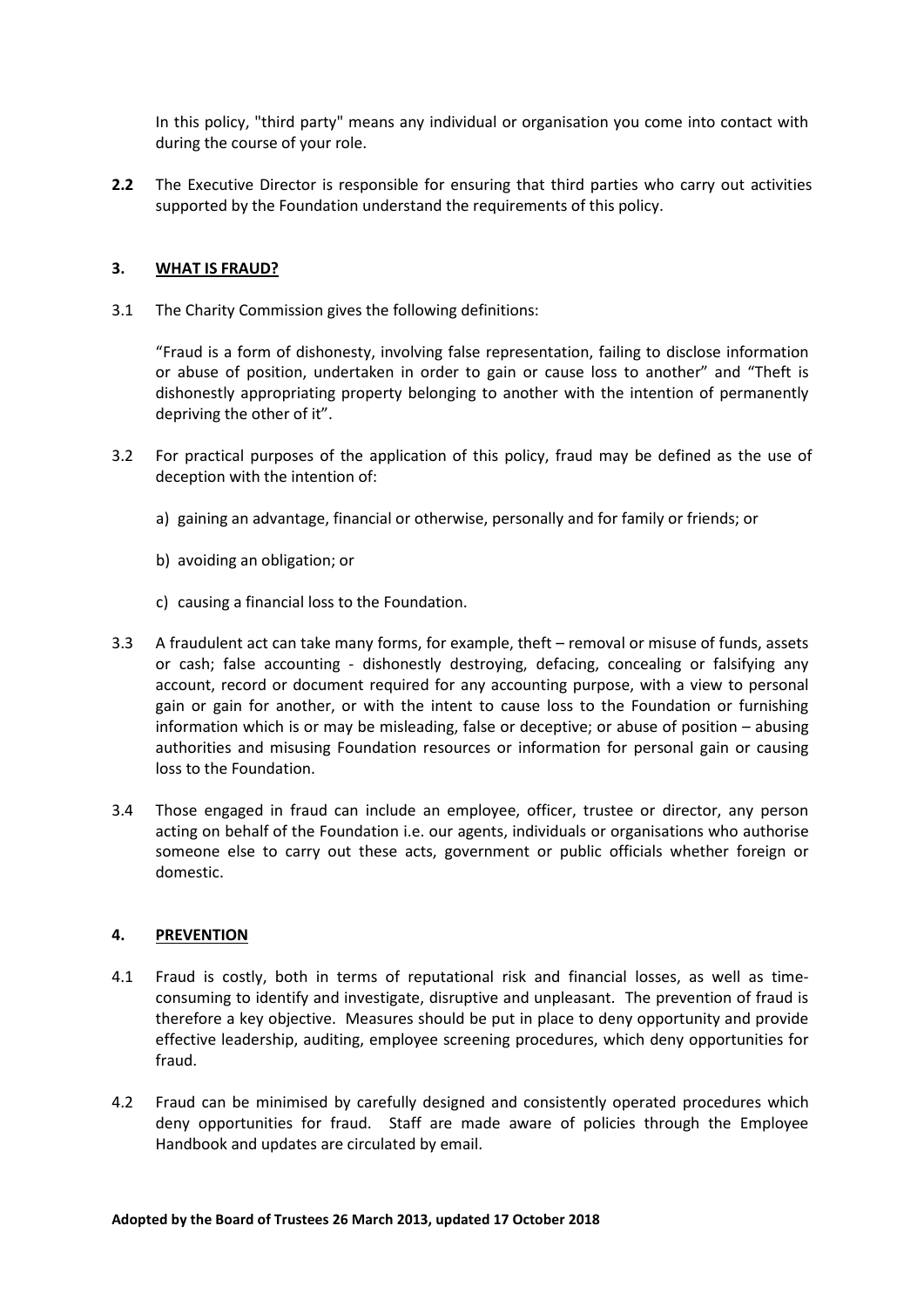- 4.3 The internal financial controls help to ensure that at all times the financial management of the Foundation is conducted in accordance with the highest standards. Regular management review of systems and reports by internal audit in line with the agreed annual audit programme should assist in preventing and detecting fraud; and should also result in continuous improvements. The risk of fraud should be a factor for consideration in audit plans.
- 4.4 The credibility and success of the Anti-Fraud Policy and Fraud Response Plan is dependent largely on how effectively it is communicated throughout the organisation. To this end, details of the Policy and Fraud Response Plan will be provided to all staff and trustees.

## **5. YOUR RESPONSIBILITIES**

- 5.1 You must ensure that you read, understand and comply with this policy.
- 5.2 The prevention, detection and reporting of fraud are the responsibility of all those working for the Foundation or under its control. You are required to avoid any activity that might lead to, or suggest, a breach of this policy.
- 5.3 You must notify your line manager as soon as possible if you believe or suspect that a conflict with this policy or the Fraud Act by an employee or third party has occurred or may occur in the future.
- 5.4 Any employee who breaches this policy will face disciplinary action, which could result in dismissal for gross misconduct. The Foundation also reserves the right to terminate its contractual relationship with its partners, grant recipients, and associates if they breach this policy.

## **6. RECORD-KEEPING**

- 6.1 The Foundation must keep financial records for six years and have appropriate internal controls in place which will evidence the business reason for making payments to third parties.
- 6.2 You must ensure all expenses claims relating to hospitality, gifts or expenses incurred to third parties are submitted in accordance with the Foundation's expenses policy, Anti-Bribery and Corruption Policy and Gifts and Hospitality Policy and specifically record the reason for the expenditure.
- 6.3 All accounts, invoices, memoranda and other documents and records relating to dealings with third parties, such as clients, suppliers and business contacts, should be prepared and maintained with strict accuracy and completeness. No accounts must be kept "off-book" to facilitate or conceal improper payments.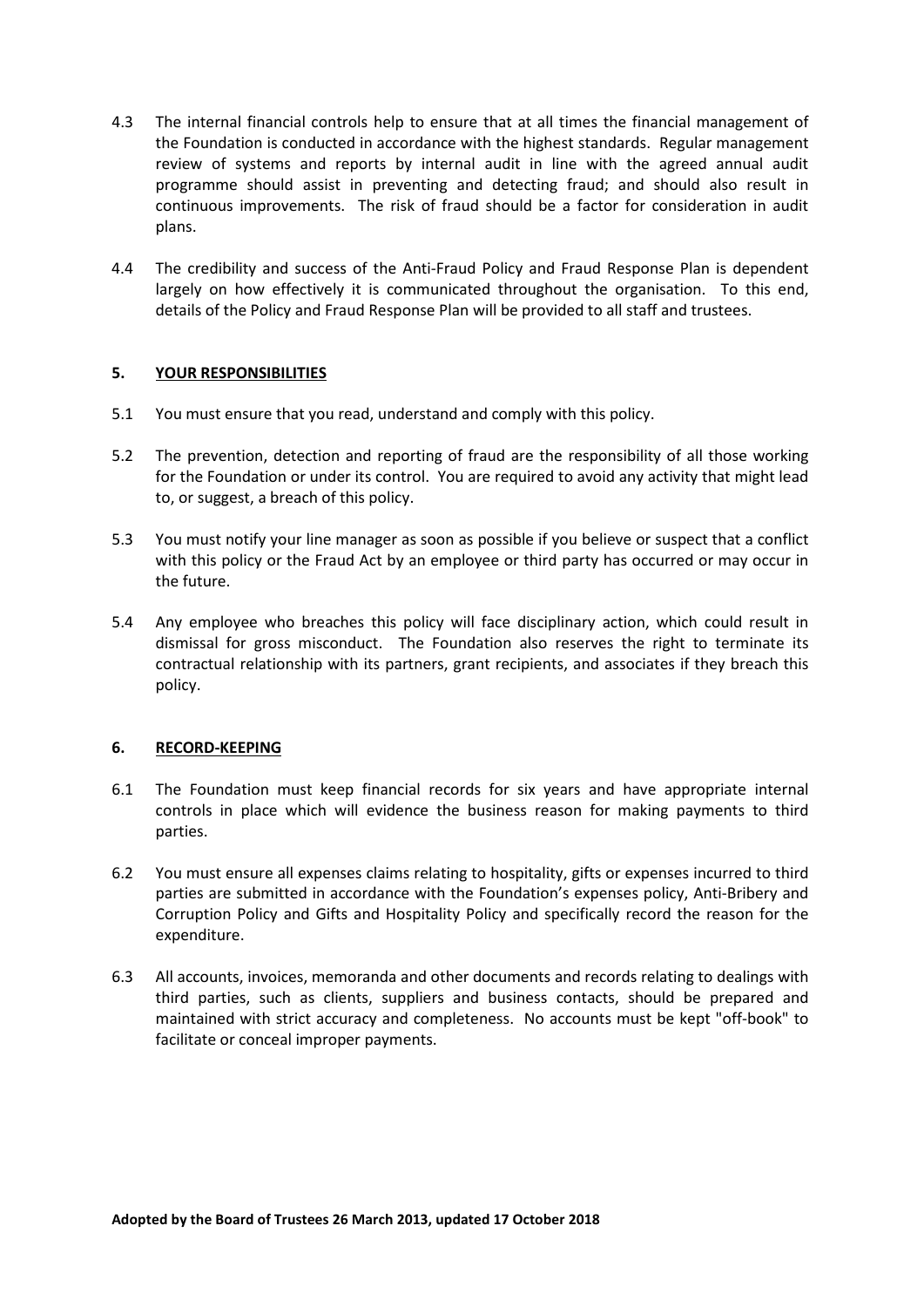## **7. HOW TO RAISE A CONCERN**

You are encouraged to raise concerns about any issue or suspicion of malpractice at the earliest possible stage. If you are unsure whether a particular act constitutes fraud, or if you have any other queries, these should be raised with the Director of Governance and Personnel. Concerns should be reported as a protected disclosure to your line manager or a Director. Statutory protection of whistle blowers is afforded under the Public Interest Disclosure Act 1998.

## **8. PROTECTION**

- 8.1 Employees who raise concerns or report another's wrongdoing are sometimes worried about possible repercussions. It is the Foundation's policy that employees will not suffer retaliation or harassment for reporting in good faith any compliance concerns. The Foundation aims to encourage openness and will support anyone who raises genuine concerns in good faith under this policy, even if they turn out to be mistaken.
- 8.2 The Foundation is committed to ensuring no one suffers any detrimental treatment as a result of refusing to take part in fraud, or because of reporting in good faith their suspicion that an actual or potential fraudulent act has taken place or may take place in the future. Detrimental treatment includes dismissal, disciplinary action, threats or other unfavourable treatment connected with raising a concern. If you believe that you have suffered any such treatment, you should inform the Director of Governance and Personnel immediately.

## **9. TRAINING AND COMMUNICATION**

- 9.1 All Foundation employees will receive relevant training on how to adhere to this policy.
- 9.2 The Foundation's zero-tolerance approach to fraud will be communicated to all partners, grant recipients, associates, suppliers, and contractors at the outset of its relationship with them and as appropriate thereafter.

## **10. WHO IS RESPONSIBLE FOR THE POLICY?**

- 10.1 The Board of Trustees has overall responsibility for ensuring this policy complies with the Foundation's legal and ethical obligations, and that all those under our control comply with it.
- 10.2 The Director of Partnerships, for programmes questions, and the Director of Governance and Personnel, for all other questions, have primary and day-to-day responsibility for implementing this policy and for monitoring its use and effectiveness and dealing with any queries on its interpretation. Management at all levels are responsible for ensuring those reporting to them are made aware of and understand this policy and are given adequate and regular training on it.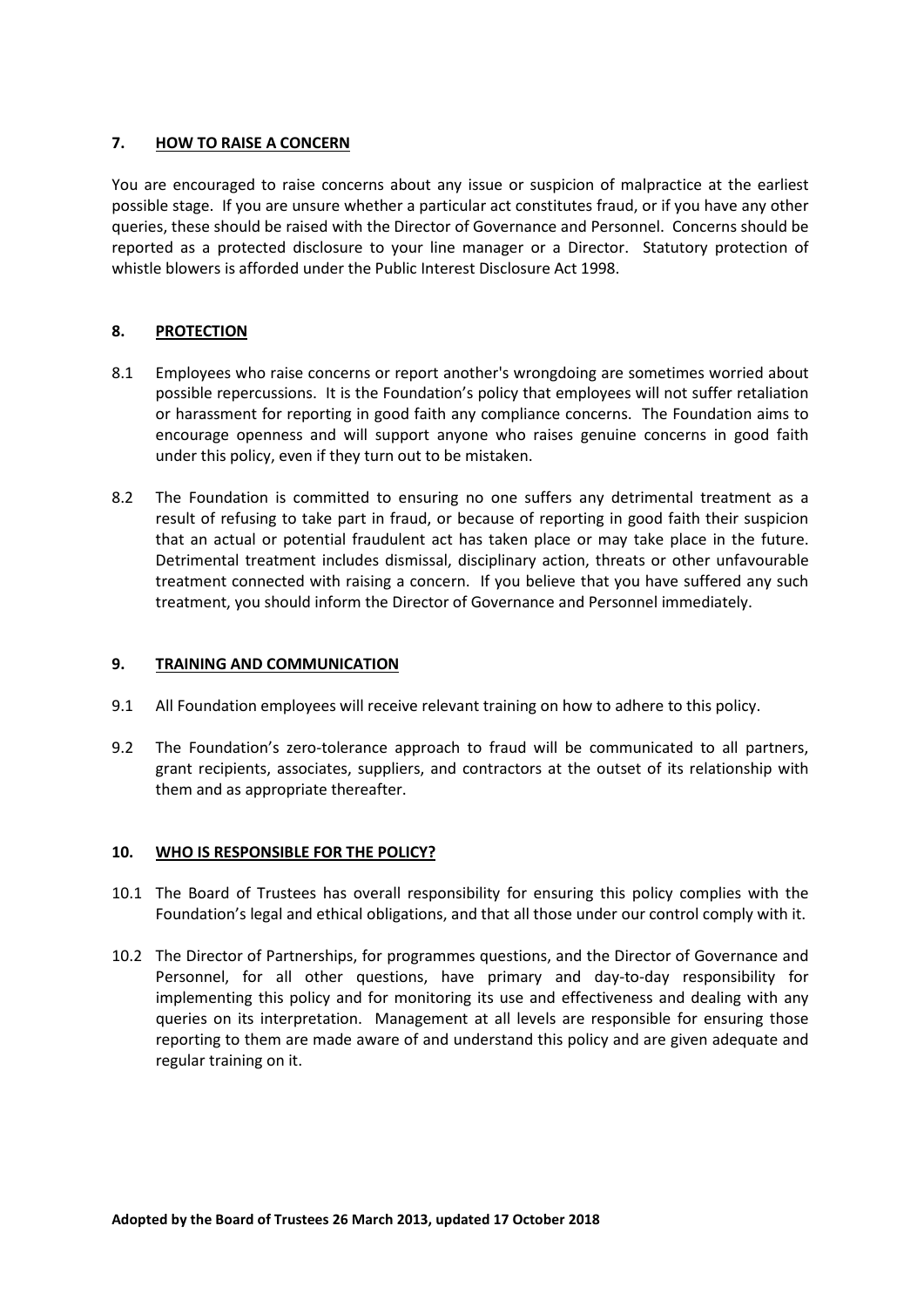## **11. RISK ASSESSMENT, MONITORING, AND REVIEW**

- 11.1 As part of its annual risk assessment process the Board of Trustees will monitor the effectiveness and review the implementation of this policy, considering its suitability, adequacy and effectiveness. The Director of Governance and Personnel will carry out regular audits of the Foundation's control systems and procedures to provide assurance that they are effective in countering fraud.
- 11.2 All employees are responsible for the success of this policy and should ensure they use it to disclose any suspected danger or wrongdoing.
- 11.3 This policy does not form part of any employee's contract of employment and it may be amended at any time.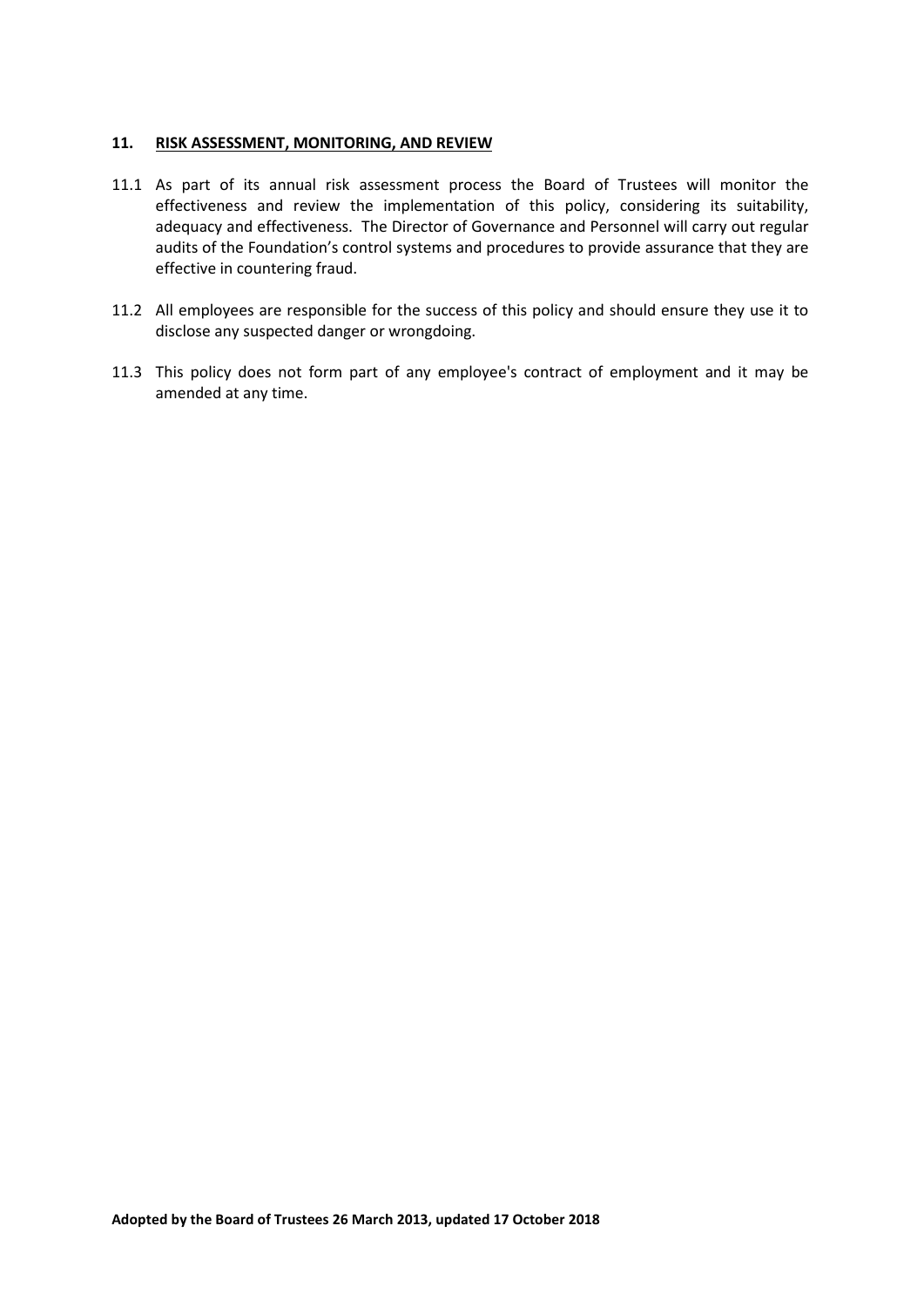# **FRAUD RESPONSE PLAN**

The purpose of this plan is to define authority levels, responsibilities for action, and reporting lines in the event of a suspected fraud. This plan may not be appropriate for concerns that are not fraud related such as bribery, anti-competitive behaviour or other irregularity.

- 1. All actual or suspected incidents should be reported without delay to a line manager or the Executive Director or Chairman, who should as soon as possible convene a project group of the following people or their nominees to decide on the initial response:
	- The Executive Director and/or Chairman who shall chair the meeting;
	- the Finance Director:
	- Director of Governance and Personnel; and
	- Others as determined by the Chair, e.g. legal expert.

The project group will decide on the action to be taken, normally an investigation. If necessary, external specialist investigative auditors and legal experts may be appointed to carry out the investigation.

- 2. The Chairman of the Audit Committee should be advised at the earliest stage when an investigation under this procedure has been initiated.
- 3. Where an investigation is to take place, and the matter implicates any of the individuals mentioned above, another person with senior management responsibility shall be appointed by the Chairman of the Audit Committee.
- 4. Prevention of further loss: where initial investigation provides reasonable grounds for suspecting a staff member of fraud, the project group will decide how to prevent further loss. The staff member under suspicion will be suspended on full pay.
- 5. In these circumstances, the suspect(s) should be approached unannounced and should be interviewed about the allegation prior to being informed of their suspension. They should be supervised at all times before leaving the Foundation's premises. They should be allowed to collect personal property under supervision but should not be able to remove any property belonging to the Foundation. Any security passes and keys to premises, offices, and furniture should be returned. Laptop computers, mobile phones, Ipads etc. and associated hardware/software must also be returned. The Foundation's Head of IT should be instructed to immediately withdraw access permissions to the Foundation's computer systems.
- 6. The project group will consider whether it is necessary to investigate systems other than that which has given rise to suspicion, through which the suspect may have had opportunities to misappropriate the Foundation's assets.
- 7. Recovery of losses is a major objective of any fraud investigation. The project group will ensure that, in all fraud investigations, the amount of any loss is quantified. Repayment of losses will be sought in all cases.

Where the loss is substantial, legal advice may be obtained about the need to freeze the suspect's assets through the court, pending conclusion of the investigation.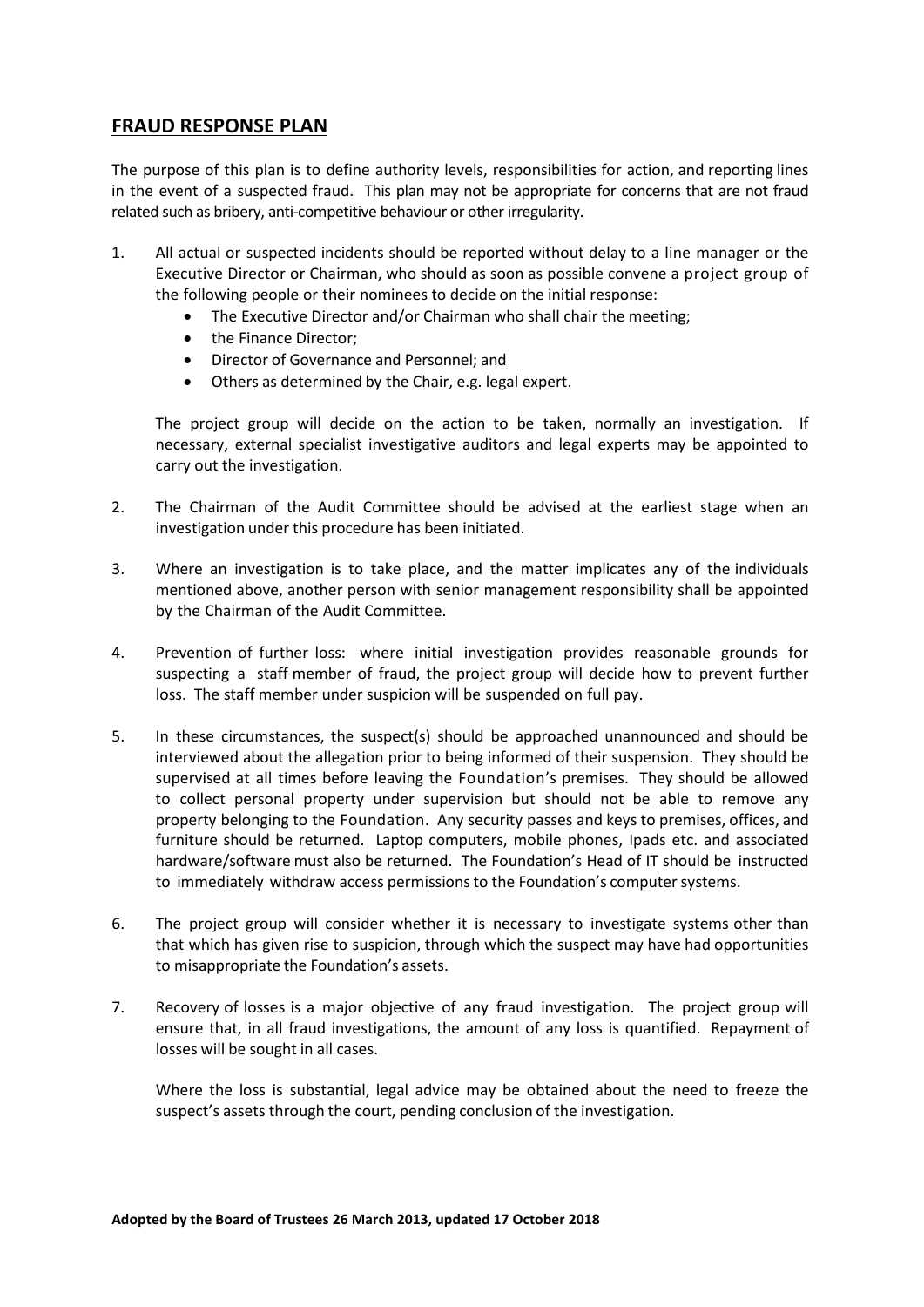Legal advice may also be obtained about prospects for recovering losses through the civil court, where the perpetrator refuses repayment. The Foundation will normally expect to recover costs in addition to losses. If appropriate, the Director of Governance and Personnel will liaise with the Foundation's insurance brokers to process a claim.

- 8. Reporting to the Board of Trustees: any incident shall be reported without delay by the Chairman to the Board of Trustees and updates shall be given on a regular basis on the investigation.
- 9. On completion of the investigation, a written report shall be submitted to the Board of Trustees containing a description of the incident, including the value of any loss, the people involved; the means of perpetrating the fraud; the measures taken to prevent a recurrence; and any action needed to strengthen future responses to fraud, with a follow-up report on whether the actions have been taken. This report will represent the definitive document on which management (in a disciplinary situation) and possibly the Police (in a criminal situation) will base their decision.

## **Examples and Indicators of Fraud**

Examples of fraud, which are neither exclusive nor exhaustive, include the following:

- Misappropriation of cash;
- Fraudulent encashment of payable orders or cheques;
- Misappropriation of other assets including information and intellectual property. This would also include unauthorised use of Foundation property e.g. computers, other equipment;
- Purchasing or purchase ledger fraud (e.g. approving/paying for goods not received, approving/paying bogus suppliers, approving/paying inflated prices for goods and services, accepting any bribe);
- Travel and Expense claims overstated or falsely claimed. This may include advances not recovered or forging of counter-signatories;
- Accepting pay for time not worked (e.g. false claim for hours worked, failing to work full contracted hours by any member of staff, false overtime claims, or falsification of sickness self-certification); and
- Computer fraud (e.g. altering or substituting records, duplicating or creating spurious records, or destroying or suppressing records), where IT equipment has been used to manipulate program of data dishonestly, or where the use of an IT system was a material factor in the preparation of the fraud.

Whilst by no means being proof alone, the circumstances below (warning signs) may indicate fraud, and should therefore alert staff:

- Altered documents (correcting fluid, different pen or handwriting);
- Claim form details not readily checkable or properly approved;
- Changes in normal patterns, of cash takings or expense claim details (for example);
- Delay in completion or submission of expense claims;
- Lack of vouchers or receipts in support of expense claims, etc;
- Staff seemingly living beyond their means;
- Staff under constant financial or other stress;
- Staff choosing not to take annual leave (and so preventing others becoming involved in their work), especially if solely responsible for a "risk" area; and
- complaints from staff.